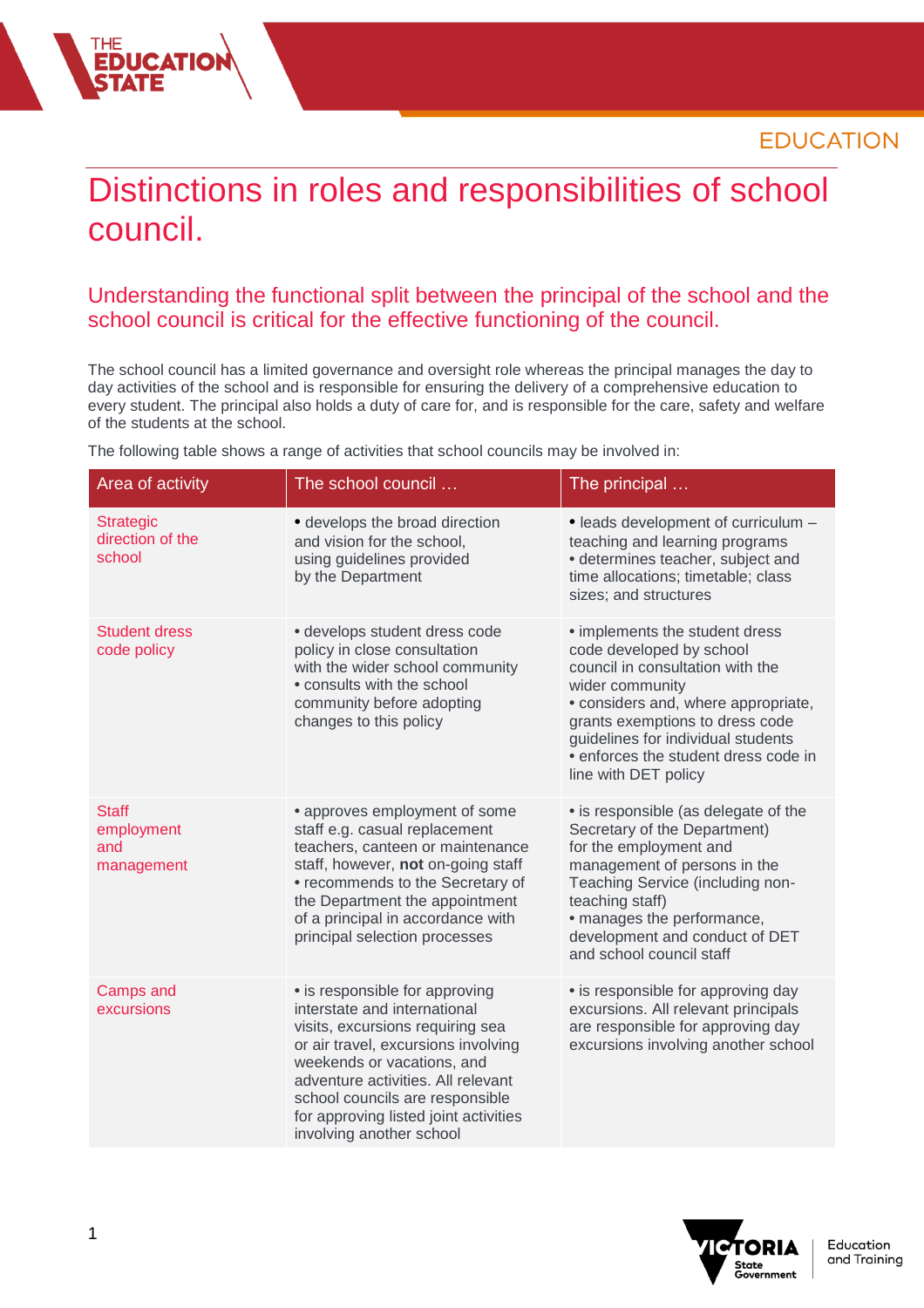## **EDUCATION**

| Area of activity                           | The school council                                                                                                                                                                                                                                                                                                                                                                          | The principal                                                                                                                                                                                                                                                                                                                                                                                                                                                                                                                                |
|--------------------------------------------|---------------------------------------------------------------------------------------------------------------------------------------------------------------------------------------------------------------------------------------------------------------------------------------------------------------------------------------------------------------------------------------------|----------------------------------------------------------------------------------------------------------------------------------------------------------------------------------------------------------------------------------------------------------------------------------------------------------------------------------------------------------------------------------------------------------------------------------------------------------------------------------------------------------------------------------------------|
| <b>Buildings and</b><br>grounds            | • oversees school cleaning, and in<br>regional schools only, enters into<br>contracts for school cleaning<br>• enters into contracts for building<br>and grounds improvements<br>•makes decisions about the hiring<br>and shared use of school facilities<br>in accordance with Department<br>policy requirements                                                                           | • is responsible for maintenance<br>of school buildings and grounds<br>• monitors implementation<br>of contracts<br>• exercises a general oversight of<br>school buildings and grounds<br>to ensure they are kept in good<br>condition and order                                                                                                                                                                                                                                                                                             |
| <b>Child Safe</b><br><b>Standards</b>      | • approves policies and procedures<br>to ensure compliance with the<br><b>Child Safe Standards</b><br>• reviews existing contracts in<br>consultation with the principal<br>and ensures future contracts<br>address the requirements of the<br><b>Child Safe Standards</b>                                                                                                                  | • implements Child Safe Standards<br>policies and procedures<br>• with staff, develops strategies to<br>embed a culture of child safety<br>at the school and allocates roles<br>and responsibilities for achieving<br>the strategies<br>• informs the school community<br>about the strategies and roles<br>and responsibilities<br>• with staff, periodically reviews the<br>effectiveness of the strategies and<br>revises them if appropriate<br>• with staff, ensures the school<br>implements practices for<br>a child-safe environment |
| <b>School review</b>                       | • participates in the<br>Pre-review Self-evaluation<br>• value-adds to the review as defined<br>in the terms of reference (e.g.<br>participation in focus groups etc.)<br>• is presented with the findings of<br>the report and accepts the report<br>The school council president:<br>• is a member of the core<br><b>School Review Panel</b>                                              | • keeps the whole school<br>community and council informed<br>about the school review<br>• leads the Pre-review Self-<br>evaluation<br>in consultation with the whole school<br>community<br>• is a member of the core<br><b>School Review Panel</b><br>• presents the findings of the<br>review report to the school staff<br>and school council                                                                                                                                                                                            |
| <b>Strategic</b><br>and Annual<br>Planning | • contributes to the finalisation<br>of the School Strategic Plan<br>following the school review<br>• contributes to the development of<br>the Annual Implementation Plan<br>• president endorses the School<br><b>Strategic Plan and Annual</b><br>Implementation Plan in SPOT<br>• ensures regular monitoring of the<br>Annual Implementation Plan,<br>including key risks to achievement | • engages the staff and school<br>community in development<br>of the School Strategic Plan<br>following review<br>• engages the staff and school<br>community in the development of<br>the Annual Implementation Plan<br>• engages the staff and school<br>community in the monitoring of<br>progress against annual targets<br>• endorses the School Strategic<br>Plan and Annual Implementation<br>Plan in SPOT                                                                                                                            |



THE<br>**EDUCATION**